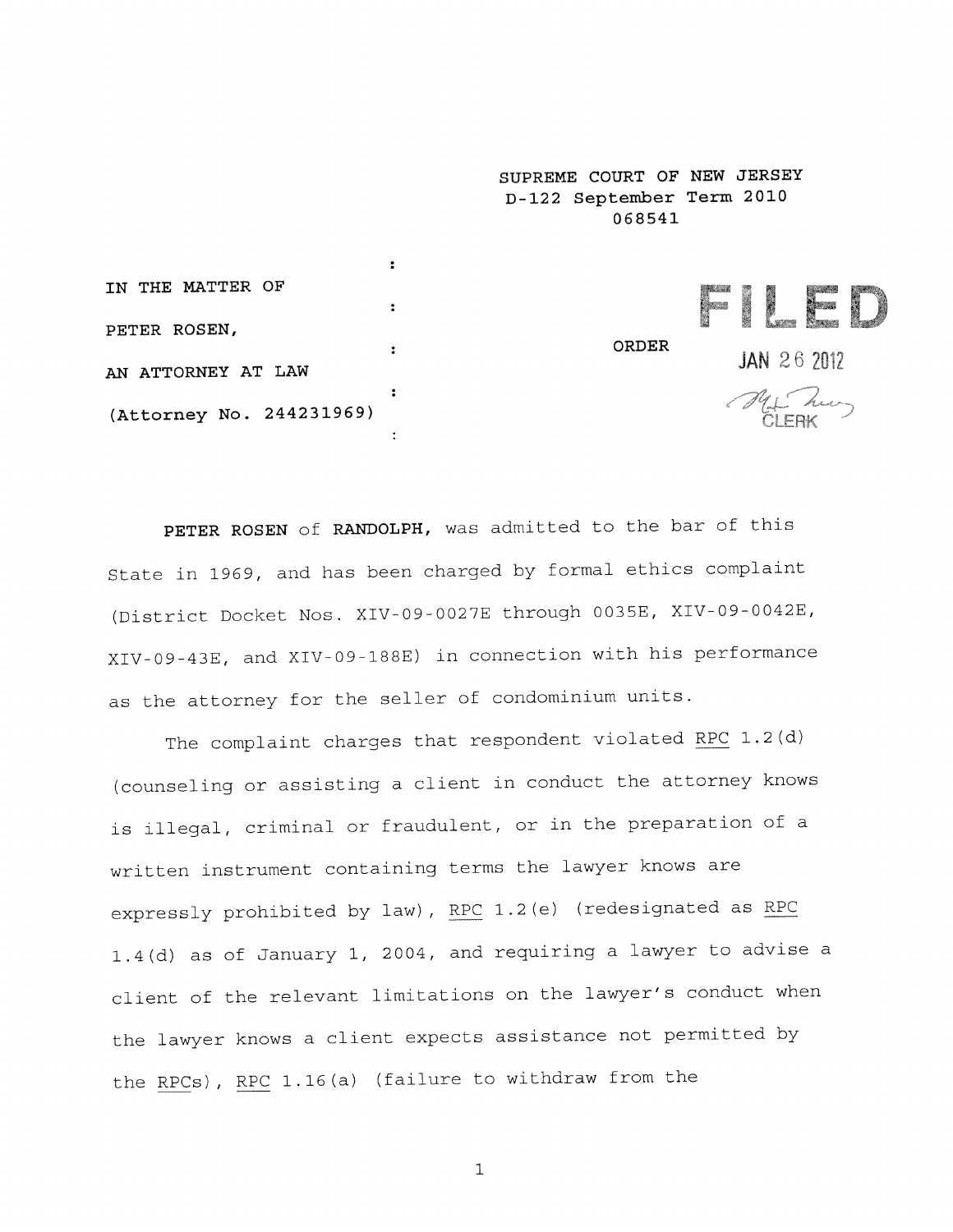representation of a client if the representation results in violation of the RPCs or other law), RPC 4.2 (communicating with a party whom the lawyer knows is represented by counsel), and RPC 8.4(c) (conduct involving dishonesty, fraud, deceit or misrepresentation

The evidence presented at the disciplinary hearing disclosed that this matter involves twelve real estate closings that respondent handled on behalf of Fox Hills of Rockaway (Fox Hills), a senior residential housing development; that respondent conducted in total approximately 672 closings for Fox Hills and, as Assistant Secretary of the entity, he operated throughout under the direction of its Chief Operating Officer, Morton Salkind; that Fox Hills was subject to the Planned Real Estate Development Full Disclosure Act (PREDFDA), N.J.S.A. 45:22A-21 to -56, and the Full Disclosure Act regulations, N.J.A.C. 5:26-1.1 to -II.ii, which require developers to use a Department of Community Affairs (DCA) approved public offering statement, N.J.A.C. 5:26-4.1, and which further require any changes to the terms set forth in that document, including the assignment of responsibility for the payment of taxes and assessments, to have the prior approval of the DCA, N.J.A.C. 5:26-4.2(a) (19) and -4.5.

The evidence also disclosed that, after July 2003 legislation doubled the realty transfer fee (RTF), see N.J.S.A.

2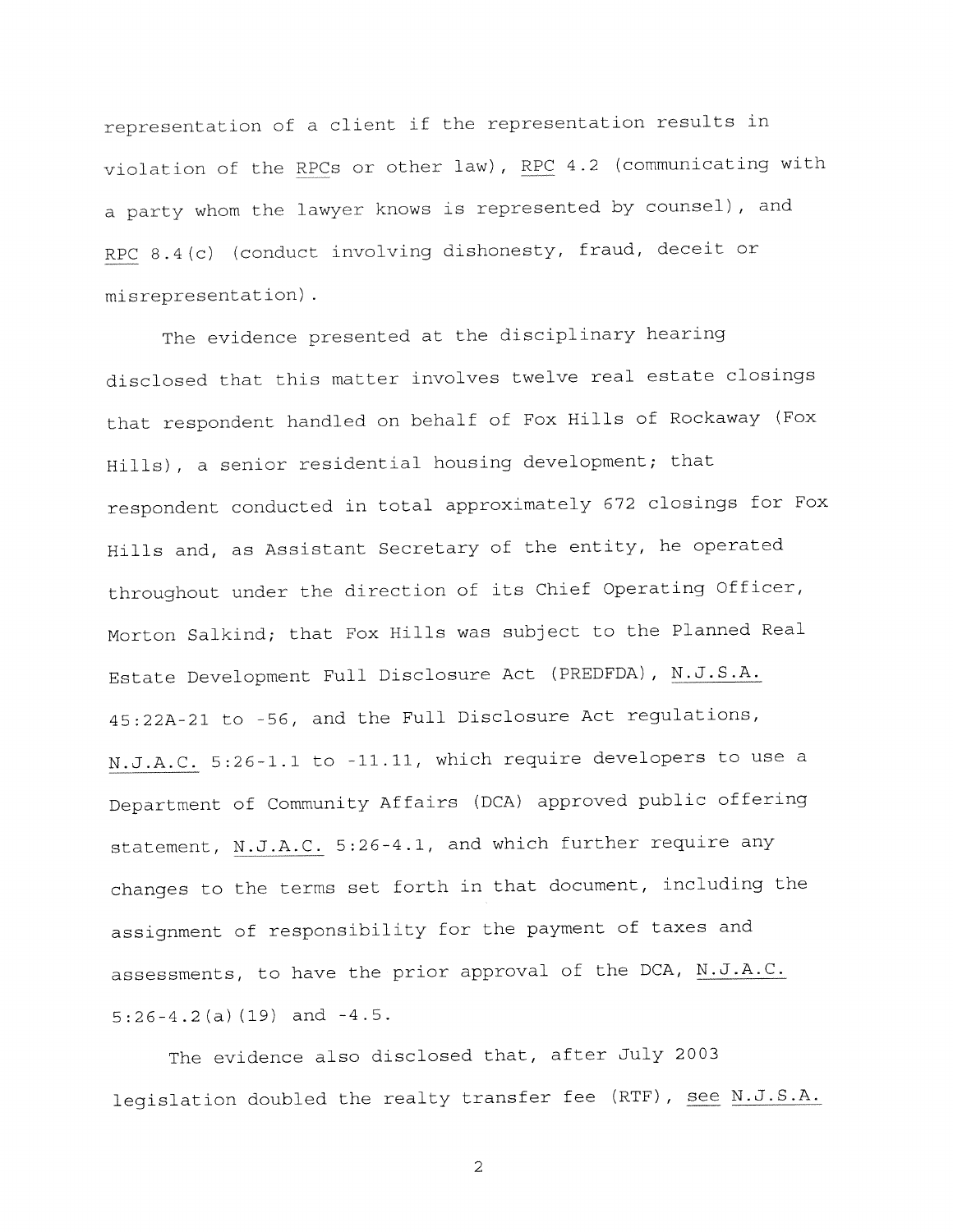46:15-7.1, applicable to each unit, and notwithstanding that neither the contracts nor any other pre-closing documents shifted the RTF expense to the buyers, Fox Hills determined to collect the RTF from buyers, including those with signed contracts. And the evidence presented having further disclosed that although respondent sought permission from DCA to amend the public offering statement, see N.J.S.A. 45:22A-28(c) and N.J.A.C. 5:26-4.5 (requiring DCA approval for amendments to public offering statement), while that request was pending, he conducted eight of the twelve subject closings and collected the RTF from the buyers; and that thereafter, DCA denied permission for the requested amendment to the public offering statement. Nevertheless, in conducting the remaining four closings, respondent collected the RTF from the buyers. The amount of notice to buyers advising of the shifted RTF cost ranged from a few days to more than a month and, in one case, to fifty-three days. Buyers were told that the closing would not take place unless they were willing to pay the RTF. All twelve buyers paid the RTF and thereafter participated in civil litigation to obtain return of the monies. That suit resulted in settlement for all but one of the grievants.

Based on the record presented, the District XA Ethics Committee (DEC) found sufficient evidence to support the charged ethical violations with the exception of the charges asserting

 $\overline{3}$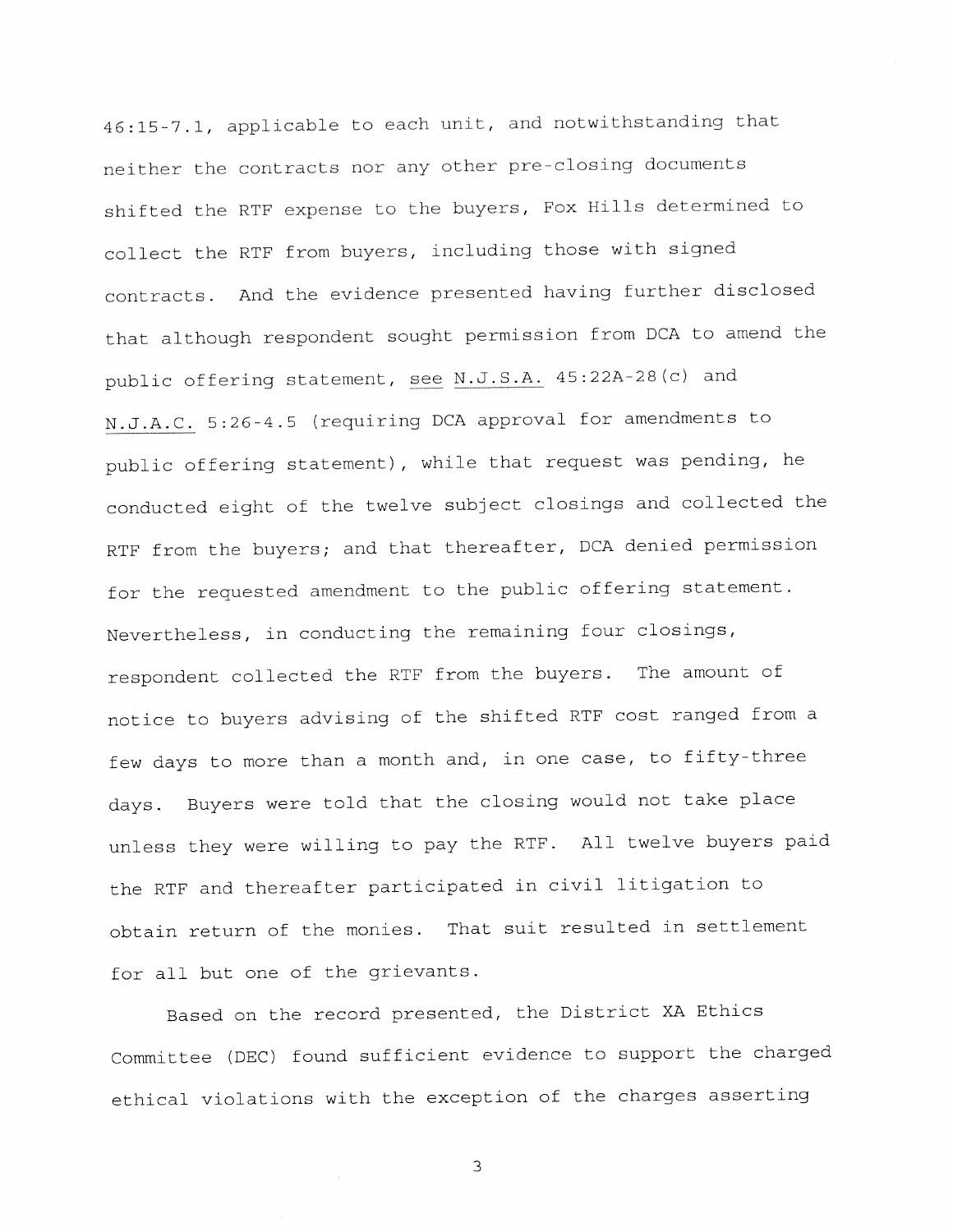violations of RPC 4.2, which were dismissed after the OAE abandoned the charges in its summation before the DEC. Of particular significance was the DEC's finding and conclusion that respondent was guilty of violating RPC 1.2(f) by assisting Salkind in preparing closing documents "he knew were prohibited by law" and further finding that respondent violated RPC 1.2(e) by not advising Salkind of the "relevant limitations on his conduct, knowing that Salkind expected assistance not permitted by the RPCs or other law." The DEC further found that respondent failed to withdraw from representation, in violation of RPC 1.16(a), and that his conduct was generally deceitful and a violation of RPC 8.4(c) . The DEC having recommended a censure for respondent's conduct in violation of the RPCs.

The Disciplinary Review Board (DRB) having concluded after its de novo review of the record pursuant to Rule 1:20-15(f) that the findings did not clearly and convincingly establish ethical violations, determined that respondent's conduct was not fraudulent or deceitful and, at worst, constituted a breach of contract. The DRB therefore dismissed the complaint in its entirety (DRB 10-413).

This Court determined on its own motion, pursuant to Rule 1:20-16(b), to review the matter and issued an Order requiring respondent to show cause why he should not be disbarred or otherwise disciplined. After hearing the matter, the Court

4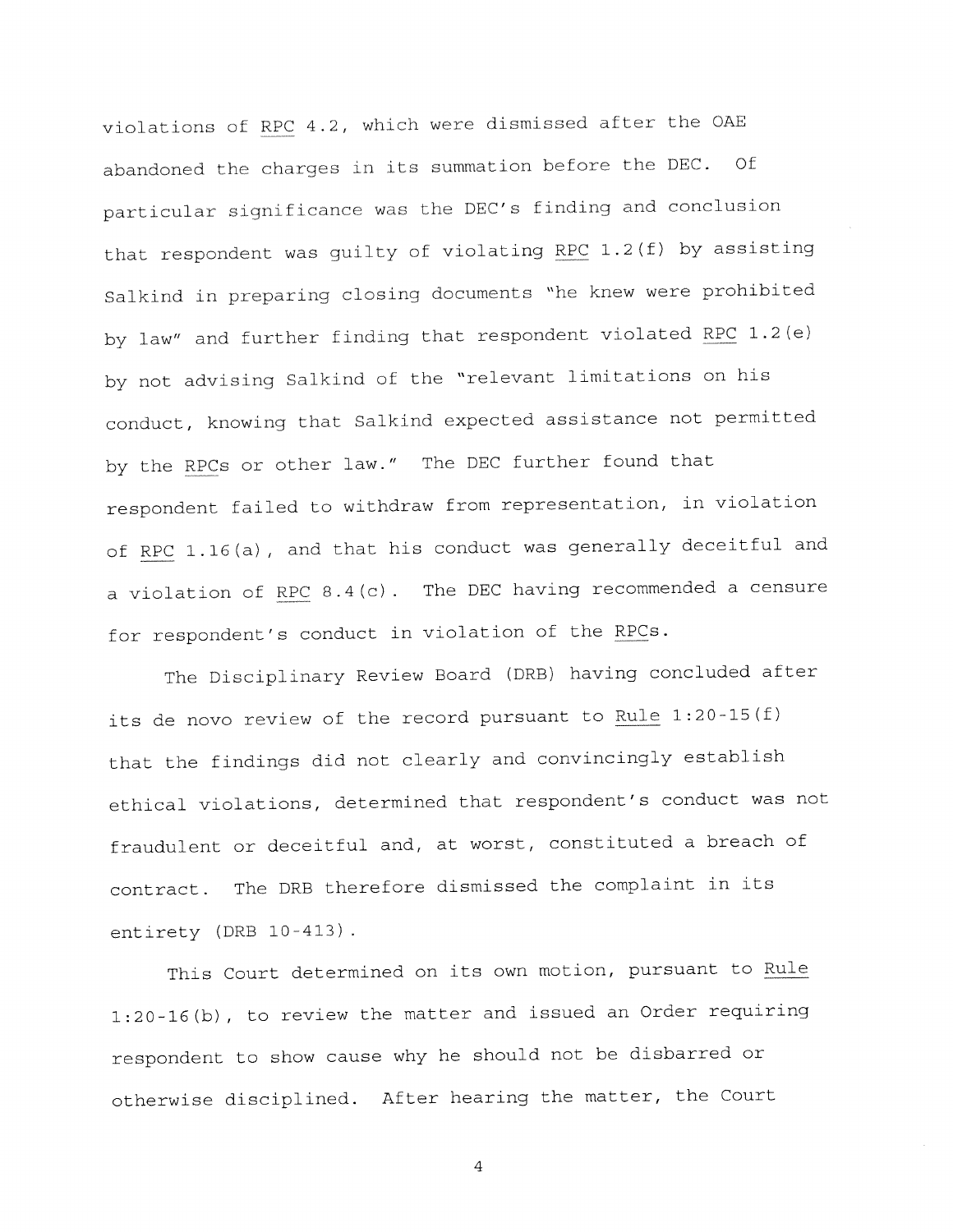determined to accept the facts as found, but disagreed with the DRB as to whether respondent's conduct constituted unethical behavior subject to discipline.

The Court finds that N.J.A.C. 5:26-4.2(a) details the contents of a PREDFKA public offering statement and subpart 19 specifically requires that public offering statement to contain "a statement of all existing or proposed special taxes or assessment of record and who shall be responsible for payment thereof." N.J.S.A. 46:15-7(a) and (b) otherwise make the grantor the responsible party to pay any additional fee at the time of recording, which affixes liability for payment, see Soldoveri v. Dir., Div. of Taxation, 3 N.J. Tax 392, 397 (1981), and do not authorize the amendment to the fee distribution specified in the public offering statement approved for PREDFKA c!osings.

The Court concludes that respondent's participation in Fox Hills' forced shifting of the RTF obligation from the seller to the buyer involved the preparation of a written instrument containing terms that he knew were expressly prohibited by law. His conduct thus violated the PREDFRA regulation's prohibition of alteration to the prior approved public statement's detailing of fees chargeable to buyer, see N.J.A.C. 5:26-4.2(a) (19) and -4.5, in violation therefore of RPC 1.2(d) and (e) (now RPC  $1.4$  (d)).

5